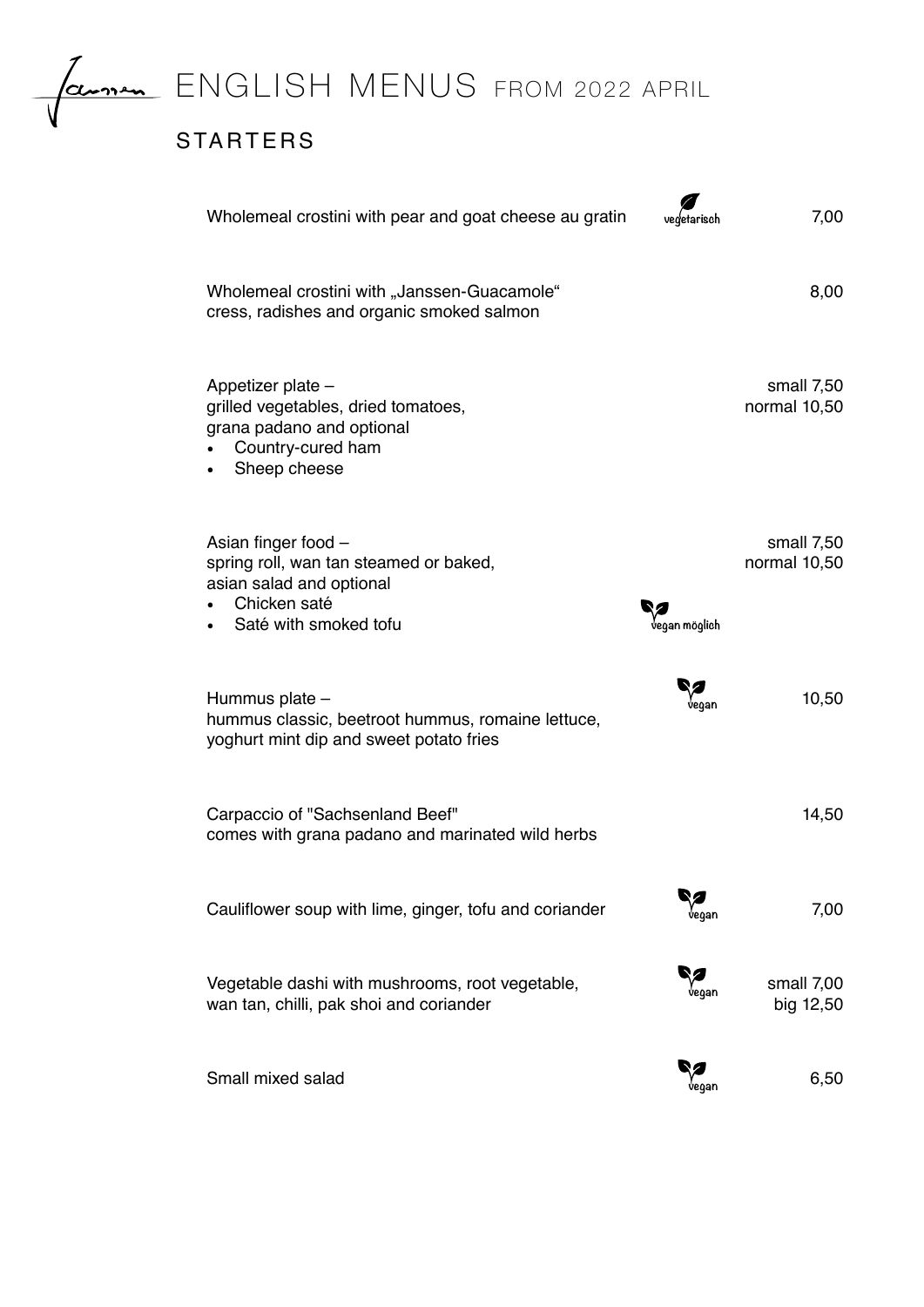## MAIN COURSES

| lettuce salads with marinated root vegetables, and optional<br>pork tenderloin of "Strohschwein"<br>fish fillet<br>vegetarisch<br>organic seitan<br>smoked tofu<br>regan möglich                                                                                               | small 12,80<br>normal 15,80 |
|--------------------------------------------------------------------------------------------------------------------------------------------------------------------------------------------------------------------------------------------------------------------------------|-----------------------------|
| Spring Bowl -<br>Rice noodles, roasted cauliflower, asparagus, whole grain,<br>Pumpkin seed granola, spinach leaves, radishes, edamame,<br>kohlrabi "Som Tam" and optional<br>pork tenderloin of "Strohschwein"<br>fish fillet<br>organic seitan<br>smoked tofu<br>aan möalich | 17,50                       |
| Gnocchi with pea-wild garlic-pesto, asparagus<br>and grana padano                                                                                                                                                                                                              | small 11,50<br>normal 11,50 |
| Chili spaghetti with winter spinach,<br>lemongrass sugo, pumpkin and optional<br>pork tenderloin of "Strohschwein"<br>fish fillet<br>organic seitan<br>smoked tofu<br>aan möglich:                                                                                             | small 12,50<br>normal 15,50 |
|                                                                                                                                                                                                                                                                                |                             |
| Portion of grated grana padano                                                                                                                                                                                                                                                 | 1,50                        |
| Spelled dumplings filled with beetroot and silken tofu,<br>vegetarisch<br>with pointed cabbage, wild garlic and marinated spinach                                                                                                                                              | 19,50                       |
| Cauliflower $\times$ 4<br>pureed, baked, roasted, blanched and marinated wild herbs                                                                                                                                                                                            | 19,50                       |
| Char fillet with salty lemon, leaf spinach and asparagus risotto                                                                                                                                                                                                               | 24,50                       |
| Brown trout with pak shoi, mushrooms and sweet potatoes                                                                                                                                                                                                                        | 23,50                       |
| Roast venison with oven vegetables<br>and homemade bread dumplings                                                                                                                                                                                                             | 24,50                       |
| Lamb rump roasted pink with carrots, broccoli<br>and potato-hemp-fritters                                                                                                                                                                                                      | 28,50                       |

\*gluten-free pasta possible on request • please see our other daily offers